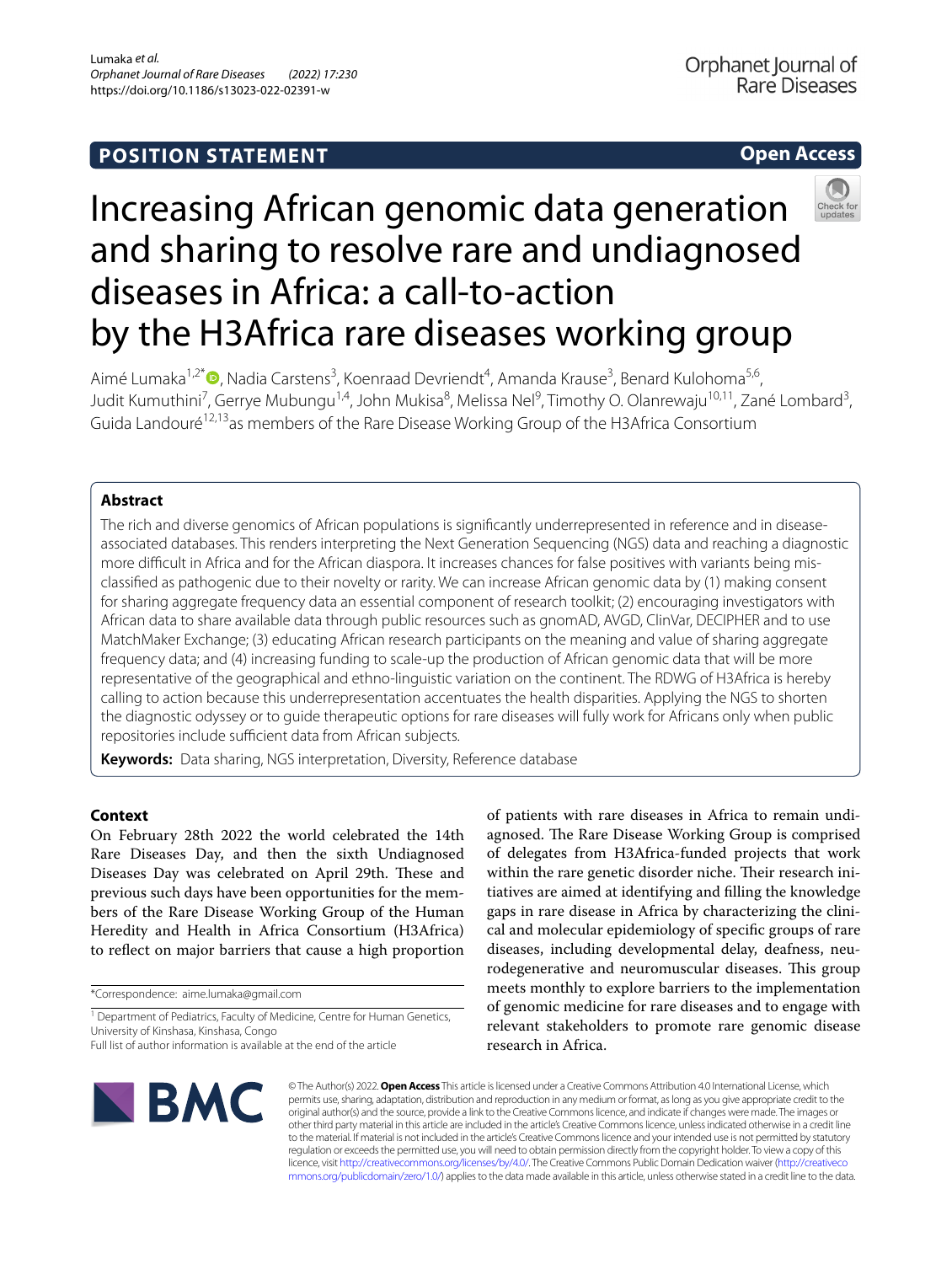About 3.5–5.9% of the world population are afected by a rare disease  $[1]$  $[1]$ . This corresponds to around 50 million people in Africa and represents a large community of individuals and families in need of diagnostics and care. About 72% of rare diseases are thought to have a genetic etiology [\[1](#page-4-0)]. The completion of the Human Genome Project in April 2003 ofered the opportunity to translate this unprecedented scientifc accomplishment into tangible diagnostic improvements in human health [[2\]](#page-4-1), especially for rare and undiagnosed disease patients. Next Generation Sequencing (NGS) technology has facilitated major diagnostic progress triggered by the availability of a human reference genome. This tool has significantly accelerated the pace of disease gene and therapeutic discovery for rare diseases [[3\]](#page-4-2). Moreover, NGS is shortening the diagnostic odyssey by its ability to explore multiple types of genomic aberrations at once, even without a clear clinical hypothesis. This has led to the implementation of rapid NGS testing for critically ill patients in Europe [[4\]](#page-4-3), America [[5,](#page-4-4) [6](#page-4-5)], Australia [[7\]](#page-4-6) and the United Kingdom [[8\]](#page-4-7), with a turn-around-time that allows NGSguided therapeutic adjustments to be made.

In Africa, there is a sharp contrast between the implementation of NGS in pathogen genetics versus in human genetics. Multiple fnancial international supports are available for technology transfer to Africa for pathogen genetics. The Ebola epidemic in West Africa and the Covid-19 response have created a consensus on the utility of NGS on the continent and ofered a momentum for broad expansion of short and long reads sequencing technologies as routine testing of pathogens in Africa [\[9](#page-4-8), [10\]](#page-4-9). With regards to rare diseases, genetic service delivery in general, and NGS-based testing in particular, remains limited and extremely fragile in Africa. NGS-based diagnostics tests are not ofered routinely to rare diseases patients in Africa yet. The main barriers include limited existing infrastructure and processes, insufficient funding and lack of political support, and poorly structured health systems [\[11](#page-4-10)]. However, research projects such as the Deciphering Developmental Disorders in Africa (DDD-Africa, South Africa and the Democratic Republic of Congo), Hearing Impairment Genetics Studies in Africa (HI-GENES Africa, South Africa, Cameroun, Ghana, Mali), Clinical and Genetic Studies of Hereditary Neurological Disorders in Mali or the genetic study of neuromuscular diseases (South Africa) are ensuring rare diseases patients in Africa can receive NGS tests. In addition, there is an important contribution of NGS tests free-of-charge to African rare diseases patients from international research collaborations and philanthropic initiatives such as the Centers for Mendelian Genomics (CMG) [[12\]](#page-4-11) and the iHope foundation. All these efforts have allowed ending diagnostic odyssey in many African

patients and adjusting care when possible as well as identifying new disease genes [[13–](#page-4-12)[18\]](#page-4-13).

Generating genomic data is only the frst step on the path toward resolving and managing undiagnosed genetic diseases. The second and most important part for patients is interpreting those data with regards to their health conditions and potential management. For unaffected parents and relatives, a diagnosis answers questions around recurrence risk and offers opportunities for prenatal testing, where relevant. While allowing a broader exploration of the genome, new sequencing technologies identify an enormous amount of genomic variation, causing increased complexity in data interpretation [[19\]](#page-4-14). Correlating the molecular fndings with a clinical phenotype contributes to overcoming this issue. In depth clinical phenotyping therefore provides critical morphological information for clinical variant interpretation [[20\]](#page-4-15). However, multiple rare diseases have atypical facial presentations or remain uncharacterized in understudied populations. At the end, many patients with rare diseases remain undiagnosed despite access to high resolution sequencing technologies. Over the past years, the H3Africa has been contacted by multiple international clinical geneticists and researchers seeking to access African data in order to gain a better understanding of candidate variants identifed by their laboratories in patients with undiagnosed rare developmental diseases. Therefore, the limited ability to fully interpret genomic data is contributing to a high burden of undiagnosed diseases, and represents a bottleneck shared by all patients irrespective of their background and geographic location.

This manuscript presents the view of the H3A-RDWG for the improvement of the resolution of rare and undiagnosed diseases.

### **Challenges facing Africa for resolution of rare undiagnosed diseases**

Clinical interpretation of genomic data for rare diseases is complex and challenging. This process consists of fltering variants based on knowledge gathered from diferent sources (disease databases and literature, population databases labelled as reference databases, existing functional data), phenotypic overlap, segregation data (inheritance) and computational predictions (in silico tools). Variants are then prioritized based on diferent criteria which favor a pathogenic or benign interpretation, and fnally classifed into fve categories according to the guidelines from the American College of Medical Genetics and Genomics and the Association for Molecular Pathology (ACMG-AMP) [\[21](#page-4-16)]. Considering that functional data are not available for the vast majority of variants, and that the phenotypic spectrum of many rare undiagnosed diseases is not known or is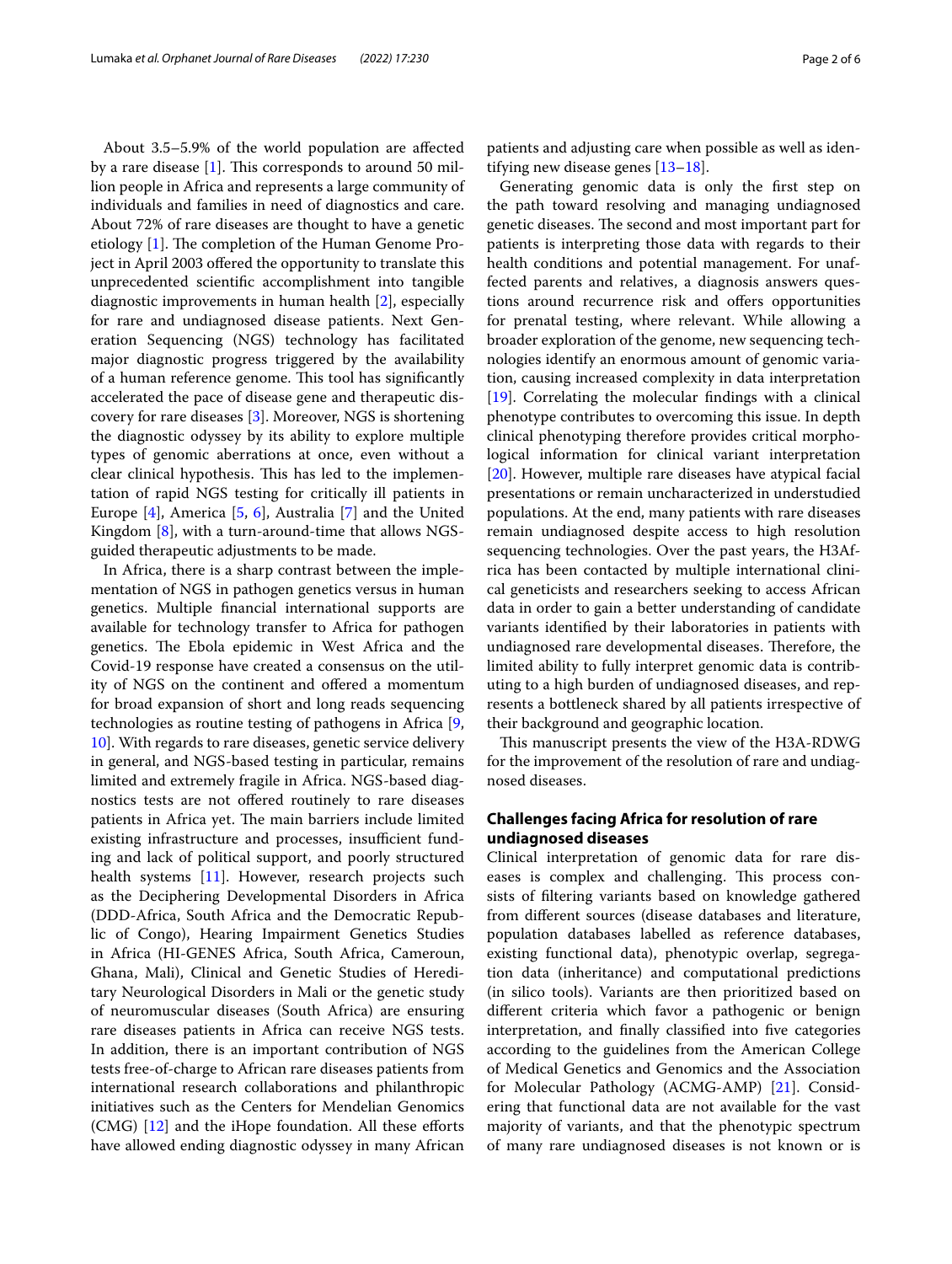poorly characterized in understudied communities, the population frequency remains among the strongest flters for NGS data interpretation. Therefore, the lack of representation in population frequency databases makes clinical interpretation of genomic data signifcantly more challenging in Africa and in African diaspora. In 2021, the H3Africa was contacted by a team in Canada, seeking information regarding 3 genomic variants identifed in patients of African origin with rare diseases in Canada. The query in the H3Africa reference panel and in the internal database of the Center for Human Genetics of the University of Kinshasa indicated that two of these variant were absent and the last had very low frequency with no homozygous ( $AF = 0.0078$ ). We were able to provide further evidence of the novelty or the rarity of these variants in an African dataset. This illustrate the complexity of data interpretation even in developed countries and supports the value of data sharing.

The concept of underrepresentation encompasses two components, frst the paucity of samples from African individuals, second the failure to capture the African granularity. The African continent is recognized for its great genomic diversity. Underneath this great continental diversity, Choudhury et al., (2020) [\[22](#page-4-17)] reported large diferential allele frequencies between and within African populations, which supports previous indications that geographical and ethno-linguistic lineages broadly defne genetic relationships in sub-Saharan Africa [\[23](#page-4-18),  $24$ ]. Therefore, it is plausible that historical, cultural and geographical contexts may have created multiple genetic sub-communities or clusters within Africa, thus resulting in a fne granularity within the African continent. Because of such granularity, variants as well as some undiagnosed diseases may possibly be restricted to one or a few particular African clusters. Although multiple efforts are being undertaken to increase the volume of African samples, the great African diversity and the fne granularity could have prevented an even inclusion of samples from people of African ancestry [\[25\]](#page-4-20).

The first consequence of the underrepresentation of African samples from commonly used databases is the higher level of difficulty to reach a molecular diagnosis in African individuals. The data disparity ultimately results in health disparity  $[17]$  $[17]$  $[17]$ . There is a risk that NGS will be perceived as deeply fawed and thus of limited clinical utility for some populations, which would work against all of the eforts to make this technology more accessible on the African continent. The call for global action for rare diseases in Africa that followed the 11<sup>th</sup> International Conference on Rare Diseases and Orphan Drugs (ICORD) emphasized that the chance of a falsepositive result is greater in populations with a paucity of genetic reference data [\[26\]](#page-4-22). Another consequence is the misclassifcation of non-pathogenic variants in existing disease-related databases. Many variants are being inaccurately classifed as pathogenic or likely pathogenic because of their novelty or rarity in reference databases [[27\]](#page-4-23), compounded by the lack of diversifed frequency data. As previously demonstrated, fltering the most reputable disease database, ClinVar [\(https://www.ncbi.](https://www.ncbi.nlm.nih.gov/clinvar/) [nlm.nih.gov/clinvar/](https://www.ncbi.nlm.nih.gov/clinvar/)), against a good population database illustrated enrichment of ClinVar with a signifcant proportion of wrongly ascertained variants [[27\]](#page-4-23). Also, reanalysis of NGS data after databases have been populated helped in both identifying previously discarded plausible variants and down-classifying previously misclassifed variants [[28–](#page-4-24)[31](#page-5-0)]. Such misclassifcation was found to be higher in individuals of African ancestry  $[32]$  $[32]$ . The enrichment of reference databases is recognized to play a key role in the improvement of NGS-based diagnostics [[28](#page-4-24)].

#### **Opportunities from Africa**

Simulations showed that increasing the number of samples from African ancestry individuals in reference databases would signifcantly prevent misclassifcation of variants  $[22, 32]$  $[22, 32]$  $[22, 32]$  $[22, 32]$ . Therefore, increasing diversity in databases with diverse African data will be a powerful tool to improve the diagnostic yield and the diagnostic accuracy for African and non-African rare undiagnosed diseases patients. Fortunately, the production of genomic data from African individuals has signifcantly increased over the last decade. This production has been significantly facilitated by the H3Africa Consortium, funded by the National Institute of Health (NIH) and Wellcome Trust foundation [[33\]](#page-5-2). Although most of the funded projects focused on complex and infectious diseases, research participants in those projects would qualify to populate an aggregate reference frequency database for rare diseases. An aggregate reference frequency populated with African data will be a game changer in resolving undiagnosed diseases not only in Africa but for 3.5–5.9% of the world population. A good illustration of the power of African data is the recent submission by the H3Africa of 41 variants to the ClinVar [\(https://www.ncbi.nlm.nih.](https://www.ncbi.nlm.nih.gov/clinvar/) [gov/clinvar/](https://www.ncbi.nlm.nih.gov/clinvar/)). Some of these variant had conficting interpretation in ClinVar but were all observed in more than 5% of the H3Africa participants. Adding this information from H3Africa data allowed these variants to be reclassifed as benign.

Another initiative poised to have a signifcant impact is the Africa Pathogen Genomics Initiative (PGI) developed by the Africa CDC Institute for Pathogen Genomics, which aims to build and host an African-owned data library and real-time data sharing platform, as well as to expand and strengthen laboratory and bioinformatics capacity.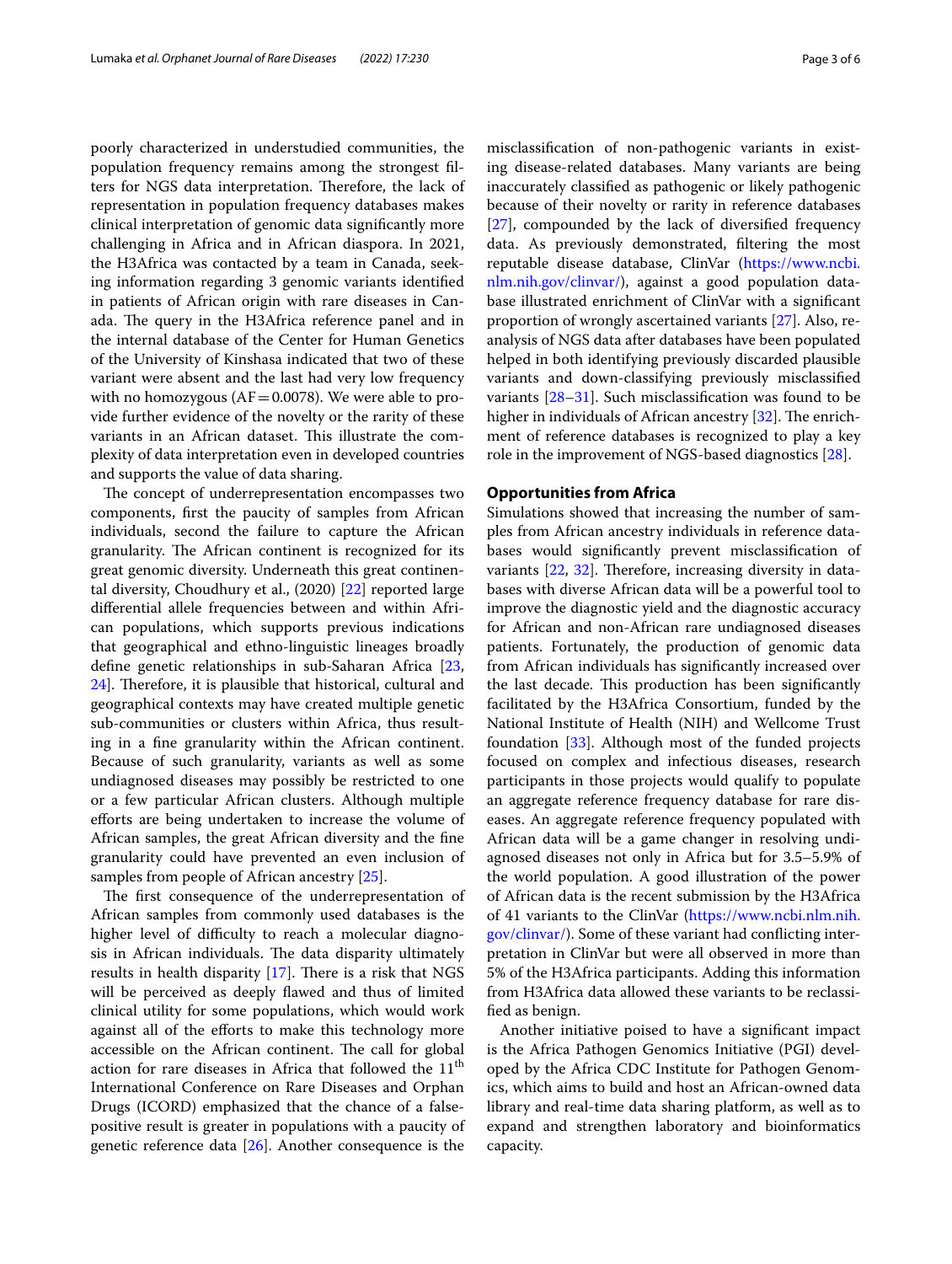#### **The call‑to‑action**

It is clear that African researchers must join forces to address the paucity of African genomic data in the public domain, its impact on the diagnostic yield and accuracy for rare undiagnosed disease patients, and promote data sharing. The Genome Aggregation Database (gnomAD) consortium with its aggregate reference frequency browser [\(https://gnomad.broadinstitute.org\)](https://gnomad.broadinstitute.org) is recognized as the most reputable source for reference frequency in the interpretation of variants with regards to rare diseases. We call here for investigators who have generated genomic data from African participants to help the rare and undiagnosed diseases community by sharing the data through the gnomAD effort. Thus far, the high sensitivity of African data is often identifed as the main limit to sharing African data in gnomAD. Other investigators report the lack of proper consent for large scale sharing of data. Although the legitimacy may be discussed and should be addressed going forward, the issue with sharing preexisting African genomic data requires customized approach. Such customization is being implemented in the African Genome Variation Database (AGVD, <https://agvd-dev.h3abionet.org/>). The AGVD, developed by the pan-African bioinformatics network for H3Africa (H3A-Bionet) [[34\]](#page-5-3), will contain creative solutions with multiple layers of controlled access for sharing aggregate frequencies from African research participants, including the more sensitive data. The AGVD will also host a beacon for data collected in rare diseases research through the African Rare Diseases Initiative (ARDI). We also call the patients and advocacy groups as well as ethics committees to be more active in the discussion about the consent for sharing of aggregate summary data.

Existing H3Africa data contain multiple gaps that prevent the full diversity and fne granularity of the African genome from being captured [\[22](#page-4-17)]. An estimated three million African genomes will be needed to reach the expected diversity in reference databases [[35](#page-5-4), [36\]](#page-5-5). A strong commitment from funders is needed to work with African researchers to reach this goal.

Therefore, we call on local and international funding agencies to support the production of more African genomic data. Funding strategies that will enable smaller, locally relevant genomics studies as well as large-scale precision genomics initiatives and genomic data science are needed to comprehensively address African genomic data shortages and apply the fndings in improving health in all regions of the world. International collaborative research grants that bring together a diverse group of researchers from diferent countries, continents and research niches will be particularly useful to complement and address skills- and experience gaps. In addition to calling the NIH and the Wellcome Trust to expanding their funding, we are calling for the European Union to consider data diversity as a major challenge to be addressed by the Beyond One Million Genomes Project. We believe that the African-Japan collaborative research, the China Africa Research Initiative (SAIS-CARI) and the Australian's Partnership & Research Development Fund (PRDF) should specifcally consider increasing African genomic data as one of their transversal theme.

While emphasizing the usefulness of sharing data collected from reference individuals, it is worth noting that sharing deidentifed patients variant is also needed. Beside increasing the diversity in disease-associated databases, such submissions also help data contributors in improving the diagnostic in their own patients. For instance, sharing variants through ClinVar, DECIPHER and MatchMaker Exchange (MME) will also provide the submitter with additional evidence for better classification of their variants. The "follow" button in ClinVar keeps the submitter and other users informed about any change occurring in the classifcation of their variant of interest. The DDD-Africa research project and the Center for Human Genetics of the University of Kinshasa are already taking advantage of the DECIPHER and MacthMaker Exchange to increase their diagnostic yield for African patients with developmental disorders and intellectual disability. More African projects, laboratories and clinics are invited to use those resources for the ultimate benefts of African patients.

In summary, to be able to respond to the challenge of improving the resolution and care for undiagnosed rare diseases, there is a need to address data disparity by (1) making consent for sharing aggregate frequency data an essential component of research toolkit; (2) encouraging investigators with African data to share available data through public resources such as gnomAD, AVGD, ClinVar, DECIPHER and to use MatchMaker Exchange; (3) educating African research participants on the meaning and value of sharing aggregate frequency data; and (4) increasing funding to scale-up the production of African genomic data that will be more representative of the geographical and ethno-linguistic variation on the continent. This would ultimately lead to improved diagnosis and management of patients with rare disease both on the African continent and in the rest of the world.

#### **Acknowledgements**

The authors express their gratitude to Jennifer Troyer for the fruitful discussions, to Rolanda Julius and the H3Africa Coordinating Center for the meeting platform and the assistance.

#### **Author contributions**

AL drafted the early version of the article. NC reviewed and edited the initial draft. All authors contributed actively during the discussion of the article in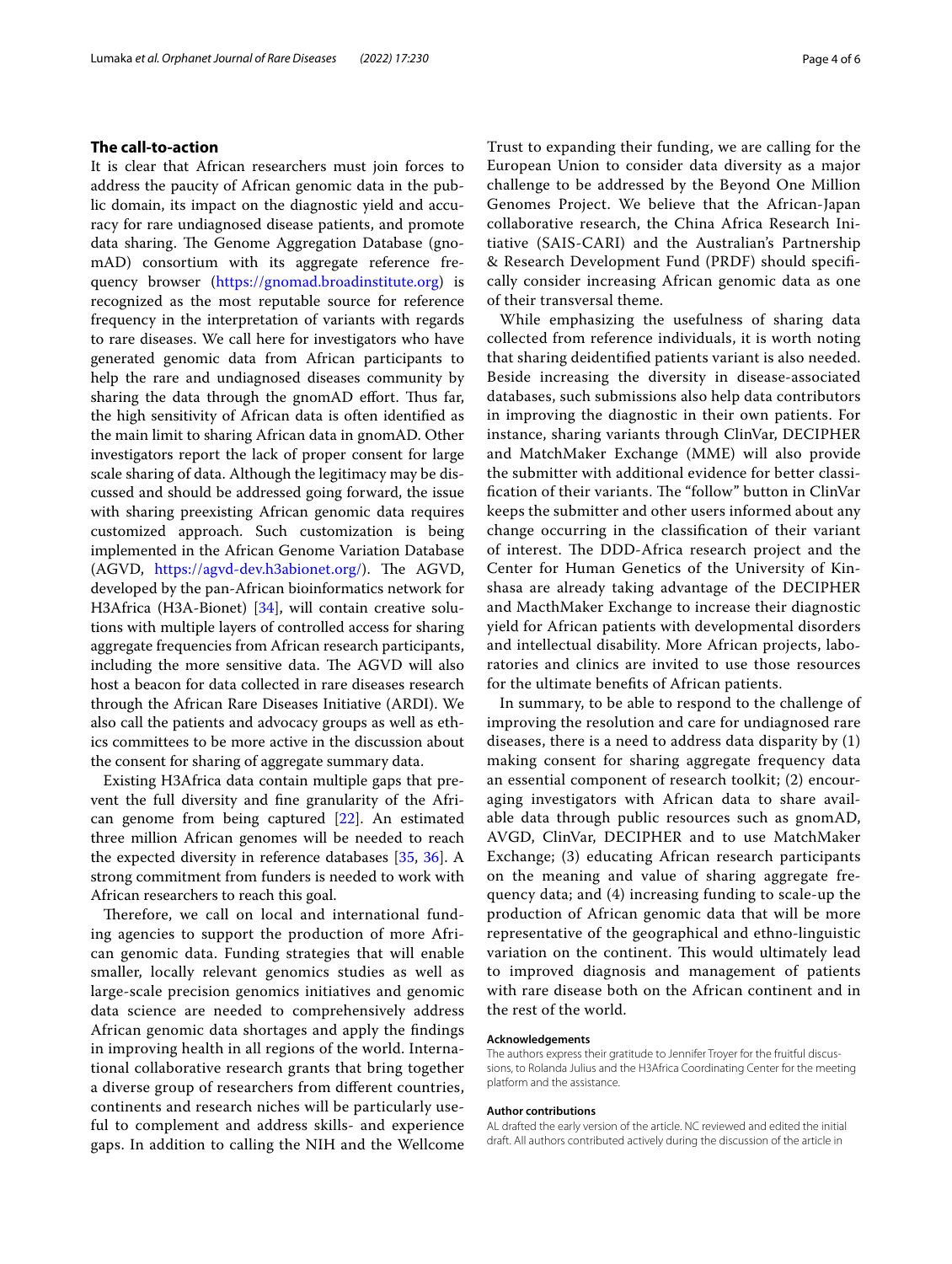the writing sessions and later edited the manuscript. All authors read and approved the fnal manuscript.

#### **Funding**

The Author declare that there is no funding provided by any organization.

#### **Availability of data and materials**

Data sharing not applicable to this article as no datasets were generated or analyzed during the current study.

#### **Declarations**

**Ethics approval and consent to participate.** Not applicable.

## **Consent for publication**

Not applicable.

#### **Competing interests**

All authors are researchers supported by various grants from the National Institute of Health (NIH) and the Wellcome Trust Foundation. The views and opinions contained in this article are from the authors and do not necessarily state or refect those of the funders. The authors declare that they have no competing interests with regards to this article.

#### **Author details**

<sup>1</sup> Department of Pediatrics, Faculty of Medicine, Centre for Human Genetics, University of Kinshasa, Kinshasa, Congo. <sup>2</sup> Laboratoire de Génétique Humaine, GIGA-Research Institute, University of Liège, Bât. B34 +2, Sart Tilman, Avenue de l'Hôpital 13, 4000 Liège, Belgium. <sup>3</sup> Division of Human Genetics, National Health Laboratory Service, and School of Pathology, Faculty of Health Sciences, University of the Witwatersrand, Johannesburg, South Africa. <sup>4</sup> Centre for Human Genetics, University Hospital, University of Leuven, Leuven, Belgium. <sup>5</sup> Centre for Biotechnology and Bioinformatics, University of Nairobi, Nairobi, Kenya. <sup>6</sup>ADVANCE, IAVI, Nairobi, Kenya. <sup>7</sup>South African National Bioinformatics Institute (SANBI), University of Western Cape (UWC), Robert Sobukwe Road Bellville, Cape Town 7535, Republic of South Africa. 8 Department of Immunology and Molecular Biology, Makerere University College of Health Sciences, Third Floor, Pathology & Microbiology building Upper Mulago Hill, P.O.Box 7072, Kampala, Uganda. <sup>9</sup>Neurology Research Group, Neuroscience Institute, University of Cape Town, Cape Town 7925, South Africa. <sup>10</sup>Division of Nephrology, Department of Medicine, University of Ilorin and University of Ilorin Teaching Hospital, Tanke Road, PMB 1515, Ilorin, Kwara State, Nigeria. 11Julius Global Health, Julius Center for Health Sciences and Primary Care, University Medical Center Utrecht, Utrecht University, Utrecht, The Netherlands. <sup>12</sup>Faculté de Médecine Et d'Odontostomatologie, USTTB, Bamako, Mali. 13Service de Neurologie, Centre Hospitalier Universitaire du Point G, Bamako, Mali.

## Received: 9 March 2022 Accepted: 6 June 2022<br>Published online: 16 June 2022

#### **References**

- <span id="page-4-0"></span>1. Nguengang Wakap S, Lambert DM, Olry A, Rodwell C, Gueydan C, Lanneau V, et al. Estimating cumulative point prevalence of rare diseases: analysis of the Orphanet database. Eur J Hum Genet. 2020;28:165–73.
- <span id="page-4-1"></span>2. Austin CP. The impact of the completed human genome sequence on the development of novel therapeutics for human disease. Annu Rev Med. 2004;55:1–13.
- <span id="page-4-2"></span>3. Boycott KM, Vanstone MR, Bulman DE, MacKenzie AE. Rare-disease genetics in the era of next-generation sequencing: discovery to translation. Nat Rev Genet. 2013;14:681–91.
- <span id="page-4-3"></span>4. Bamborschke D, Özdemir Ö, Kreutzer M, Motameny S, Thiele H, Kribs A, et al. Ultra-rapid emergency genomic diagnosis of Donahue syndrome in a preterm infant within 17 hours. Am J Med Genet A. 2021;185:90–6.
- <span id="page-4-4"></span>5. Sanford EF, Clark MM, Farnaes L, Williams MR, Perry JC, Ingulli EG, et al. Rapid whole genome sequencing has clinical utility in children in the PICU\*. Pediatr Crit Care Med. 2019;20:1007–20.
- <span id="page-4-5"></span>6. Gorzynski JE, Goenka SD, Shafn K, Jensen TD, Fisk DG, Grove ME, et al. Ultrarapid nanopore genome sequencing in a critical care setting. N Engl J Med. 2022;386:700–2.
- <span id="page-4-6"></span>7. Lunke S, Eggers S, Wilson M, Patel C, Barnett CP, Pinner J, et al. Feasibility of ultra-rapid exome sequencing in critically Ill infants and children with suspected monogenic conditions in the australian public health care system. JAMA. 2020;323:2503.
- <span id="page-4-7"></span>8. French CE, Delon I, Dolling H, Sanchis-Juan A, Shamardina O, Mégy K, et al. Whole genome sequencing reveals that genetic conditions are frequent in intensively ill children. Intensive Care Med. 2019;45:627–36.
- <span id="page-4-8"></span>9. Inzaule SC, Tessema SK, Kebede Y, Ogwell Ouma AE, Nkengasong JN. Genomic-informed pathogen surveillance in Africa: opportunities and challenges. Lancet Infect Dis. 2021;21:e281–9.
- <span id="page-4-9"></span>10. Makoni M. Africa's \$100-million pathogen genomics initiative. Lancet Microbe. 2020;1:e318.
- <span id="page-4-10"></span>11. Kamp M, Krause A, Ramsay M. Has translational genomics come of age in Africa? Hum Mol Genet. 2021;30:R164–73.
- <span id="page-4-11"></span>12. Bamshad MJ, Shendure JA, Valle D, Hamosh A, Lupski JR, Gibbs RA, et al. The centers for mendelian genomics: a new large-scale initiative to identify the genes underlying rare Mendelian conditions. Am J Med Genet A. 2012;158A:1523–5.
- <span id="page-4-12"></span>13. Wonkam A, Adadey SM, Schrauwen I, Aboagye ET, Wonkam-Tingang E, Esoh K, et al. Exome sequencing of families from Ghana reveals known and candidate hearing impairment genes. Commun Biol. 2022;5:369.
- 14. Flynn K, Feben C, Lamola L, Carstens N, Krause A, Lombard Z, et al. Ending a diagnostic odyssey-the frst case of Takenouchi-Kosaki syndrome in an African patient. Clin Case Rep. 2021;9:2144–8.
- 15. Landouré G, Dembélé K, Diarra S, Cissé L, Samassékou O, Bocoum A, et al. A novel variant in the spatacsin gene causing SPG11 in a Malian family. J Neurol Sci. 2020;411:116675.
- 16. Yalcouyé A, Diallo SH, Cissé L, Karembé M, Diallo S, Coulibaly T, et al. GJB1 variants in Charcot-Marie-Tooth disease X-linked type 1 in Mali. J Peripher Nerv Syst. 2022;27(2):113–119.<https://doi.org/10.1111/jns.12486>.
- <span id="page-4-21"></span>17. Mubungu G, Makay P, Boujemla B, Yanda S, Posey JE, Lupski JR, et al. Clinical presentation and evolution of Xia-Gibbs syndrome due to p.Gly375ArgfsTer3 variant in a patient from DR Congo (Central Africa). Am J Med Genet A. 2021;185:990–4.
- <span id="page-4-13"></span>18. Lumaka A, Race V, Peeters H, Corveleyn A, Coban-Akdemir Z, Jhangiani SN, et al. A comprehensive clinical and genetic study in 127 patients with ID in Kinshasa, DR Congo. Am J Med Genet A. 2018;176:1897–909.
- <span id="page-4-14"></span>19. Hofman-Andrews L. The known unknown: the challenges of genetic variants of uncertain signifcance in clinical practice. J Law Biosci. 2017;4:648–57.
- <span id="page-4-15"></span>20. Hurst ACE, Robin NH. Dysmorphology in the era of genomic diagnosis. J Pers Med. 2020;10(1):18. [https://doi.org/10.3390/jpm10010018.](https://doi.org/10.3390/jpm10010018)
- <span id="page-4-16"></span>21. Richards S, Aziz N, Bale S, Bick D, Das S, Gastier-Foster J, et al. Standards and guidelines for the interpretation of sequence variants: a joint consensus recommendation of the American College of Medical genetics and genomics and the association for molecular pathology. Genet Med. 2015;17:405–24.
- <span id="page-4-17"></span>22. Choudhury A, Aron S, Botigué LR, Sengupta D, Botha G, Bensellak T, et al. High-depth African genomes inform human migration and health. Nature. 2020;586:741–8.
- <span id="page-4-18"></span>23. Busby GB, Band G, Le Si Q, Jallow M, Bougama E, Mangano VD, et al. Admixture into and within sub-Saharan Africa. Elife. 2016. [https://doi.org/](https://doi.org/10.7554/eLife.15266) [10.7554/eLife.15266](https://doi.org/10.7554/eLife.15266).
- <span id="page-4-19"></span>24. Tishkoff SA, Reed FA, Friedlaender FR, Ehret C, Ranciaro A, Froment A, et al. The genetic structure and history of Africans and African Americans. Science. 1979;2009(324):1035–44.
- <span id="page-4-20"></span>25. Popejoy AB, Fullerton SM. Genomics is failing on diversity. Nature. 2016;538:161–4.
- <span id="page-4-22"></span>26. Baynam GS, Groft S, van der Westhuizen FH, Gassman SD, du Plessis K, Coles EP, et al. A call for global action for rare diseases in Africa. Nat Genet. 2020;52:21–6.
- <span id="page-4-23"></span>27. Shah N, Hou Y-CC, Yu H-C, Sainger R, Caskey CT, Venter JC, et al. Identifcation of misclassifed ClinVar variants via disease population prevalence. Am J Hum Genet. 2018;102:609–19.
- <span id="page-4-24"></span>28. Al-Nabhani M, Al-Rashdi S, Al-Murshedi F, Al-Kindi A, Al-Thihli K, Al-Saegh A, et al. Reanalysis of exome sequencing data of intellectual disability samples: yields and benefts. Clin Genet. 2018;94:495–501.